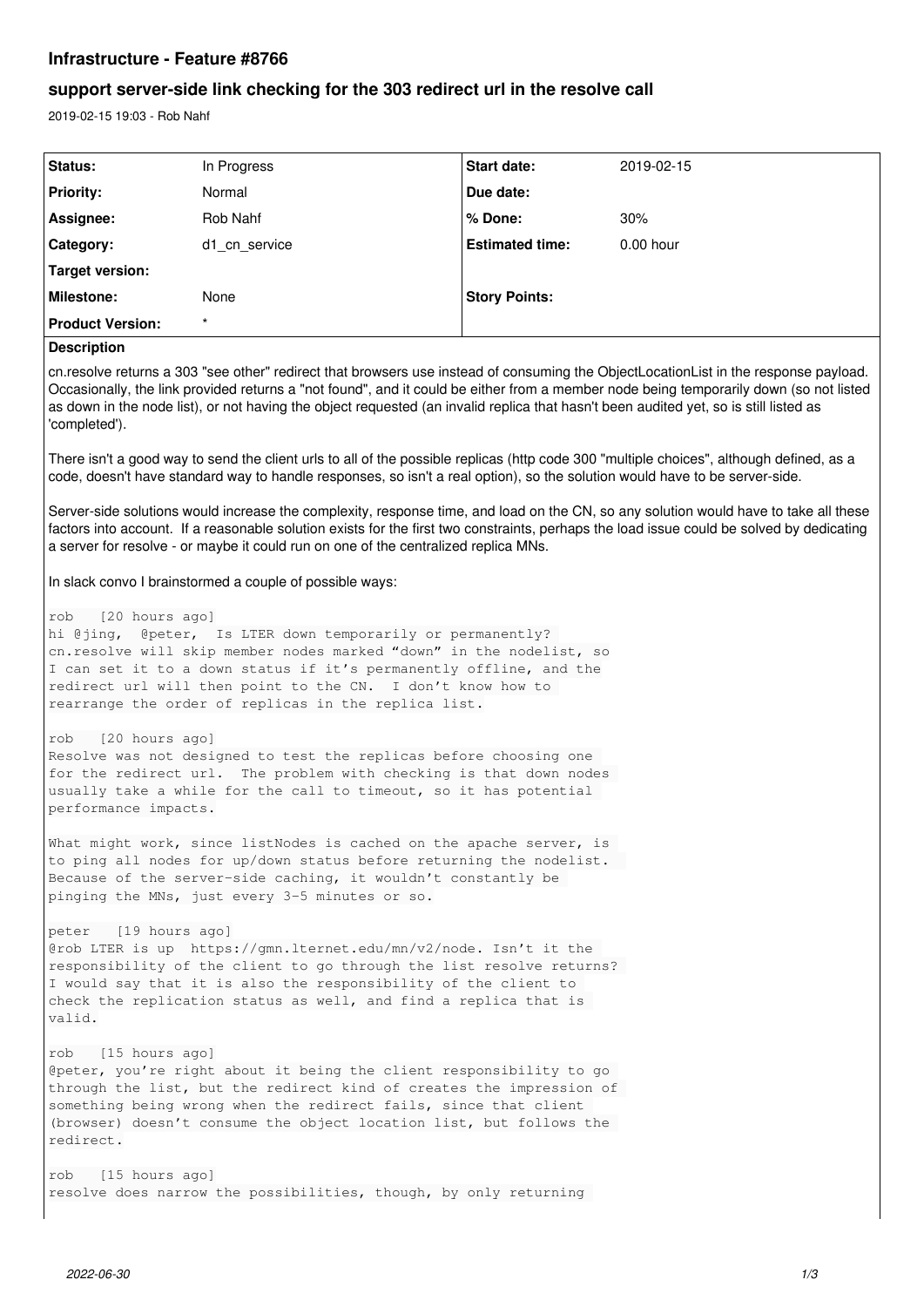| COMPLETED replicas from "up" nodes.                                                                                                                                                                                                                                                                                                                                                                             |  |  |  |
|-----------------------------------------------------------------------------------------------------------------------------------------------------------------------------------------------------------------------------------------------------------------------------------------------------------------------------------------------------------------------------------------------------------------|--|--|--|
| [2 hours ago]<br>peter                                                                                                                                                                                                                                                                                                                                                                                          |  |  |  |
| Grob do you mean that because `resolve` sets the HTTP Location to<br>the URL of the first location in the response, which could be down?<br>I think you mentioned previously that it would be hugely inefficient<br>for the CN to check every location. Not sure how this could be<br>improved.<br>See https://releases.dataone.org/online/api-documentation-v2.0/apis/CN_APIs.html#CNRead.resolve (e<br>dited) |  |  |  |
| [2 hours ago]<br>rob<br>yes, exactly.                                                                                                                                                                                                                                                                                                                                                                           |  |  |  |
| [1 hour ago]<br>rob<br>I think there might be ways to minimize the inefficiency of the<br>extra lookups - shortening the http timeouts to 5 seconds and<br>performing the calls concurrently. There's undoubtedly a way to<br>continue when one of the threads returns with a live url so you<br>don't have to wait in case one of the nodes being called is slow.                                              |  |  |  |
| [1 hour ago]<br>rob                                                                                                                                                                                                                                                                                                                                                                                             |  |  |  |
| Keeping track of the responsiveness of the node would also help to<br>minimize the chance of calling a temporarily down node in the first<br>place.                                                                                                                                                                                                                                                             |  |  |  |
| I wrote some strawman code on the multi-threaded idea, attached for future use if we decide to move forward. It is reasonably easy<br>to follow (low complexity), and seems to get around the slowness issue (performance), just need to test it for load it might add.                                                                                                                                         |  |  |  |
| <b>Related issues:</b>                                                                                                                                                                                                                                                                                                                                                                                          |  |  |  |
| Related to Infrastructure - Bug #8812: Resolve service returns 500 for HTTP H<br><b>Closed</b><br>2019-05-22                                                                                                                                                                                                                                                                                                    |  |  |  |

## **History**

#### **#1 - 2019-02-15 19:49 - Rob Nahf**

*- File UrlChecker.java added*

*- File ConfirmedNode.java added*

Used together, these could be added to the cn.resolve implementation. They should be refined, performance tested, and especially load tested before being put in service.

The basic concept is that of a scavenger hunt: first (thread) to bring back a live link wins and the game is over. (Don't need to wait for the slower responders). Details in the comment in the classes, and example workflow in the main method (which can be removed when implemented).

#### **#2 - 2019-05-22 19:59 - Rob Nahf**

*- Related to Bug #8812: Resolve service returns 500 for HTTP HEAD request added*

#### **#3 - 2019-05-31 15:07 - Rob Nahf**

*- Description updated*

## **#4 - 2019-05-31 15:16 - Rob Nahf**

*- Description updated*

## **Files**